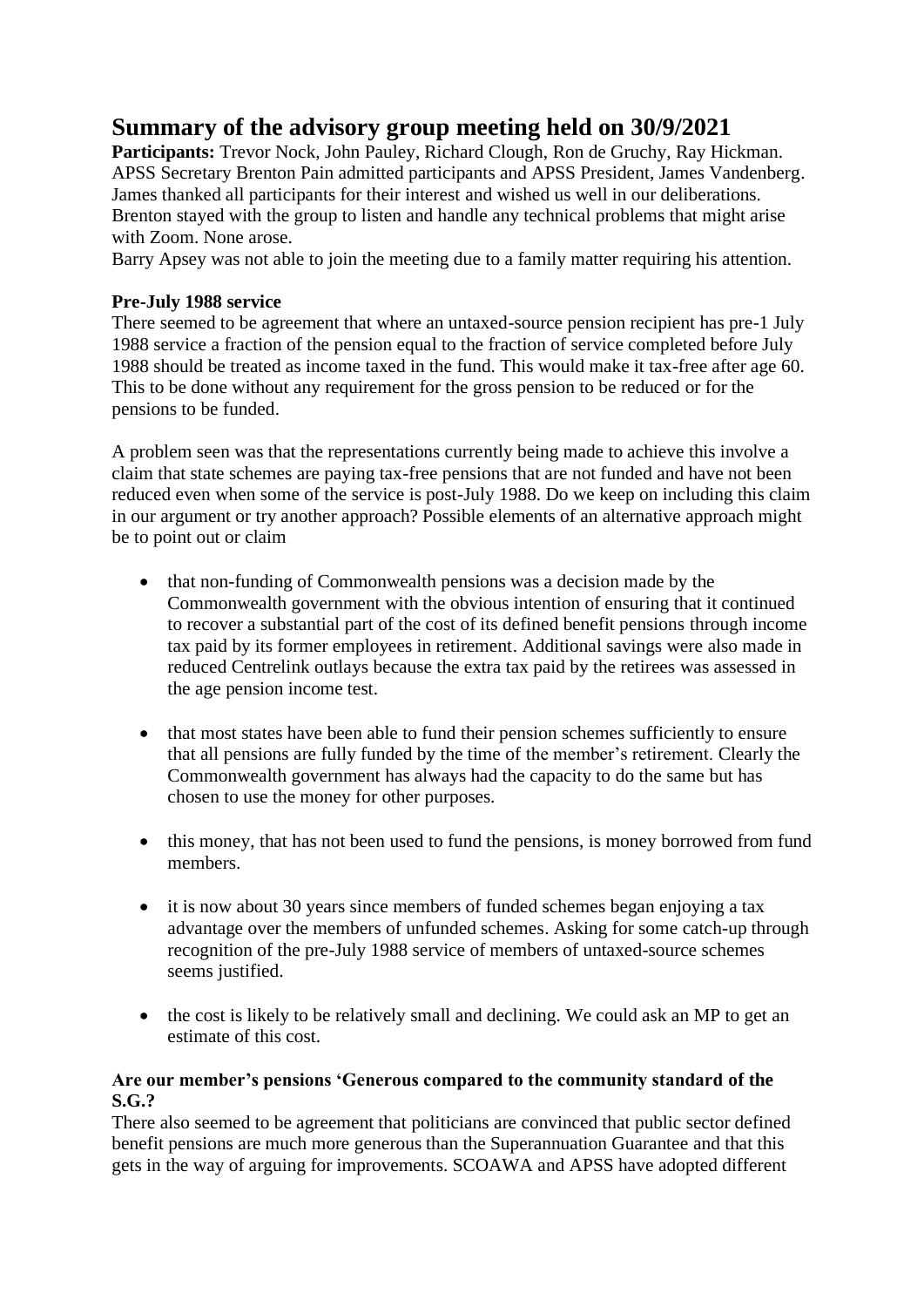approaches to dealing with this problem in their recent written submissions to the Federal government. Perhaps some combination of the two approaches would assist here.

While each of these two items is likely to be considered further at future meetings there was some consideration given to other possibilities. From the list below it was agreed that items 2. and 3. be on the agenda next time. Reference was made to other possibilities, and you are invited to give consideration to these. The next meeting is likely to be in early November.

| Item of interest |                                                                           | <b>Taxed-source DBPs</b> | <b>Untaxed source DBPs</b> |            |             |               |             |
|------------------|---------------------------------------------------------------------------|--------------------------|----------------------------|------------|-------------|---------------|-------------|
|                  |                                                                           |                          | <b>CSS</b>                 | <b>PSS</b> | <b>APSS</b> | <b>SCOAWA</b> | <b>TASS</b> |
| 1.               | Indexation                                                                | yes                      | yes                        | yes        | yes         | Yes           | Yes         |
| 2.               | Taxation of non-<br>super income                                          | no                       | yes                        | yes        | yes         | yes           | yes         |
| 3.               | Age pension<br>income to be non-<br>taxable                               | no                       | yes                        | yes        | yes         | yes           | yes         |
| 4.               | Lifting of 10% cap<br>on tax-free<br>amount for<br>centrelink<br>purposes | yes                      | no                         | yes        | yes         | yes and no    | yes         |
| 5.               | Abolition of the<br>work test                                             | yes                      | yes                        | yes        | yes         | yes           | yes         |
| 6.               | Transfer balance<br>cap valuation<br>factor to be age-<br>related         | yes                      | yes                        | yes        | yes         | yes           | yes         |
| 7.               | Pre-July 1988<br>service<br>component of<br>pensions to be<br>tax-free    | no                       | yes                        | yes        | yes         | yes           | yes         |
| 8.               | Deeming rates                                                             | yes                      | yes                        | yes        | yes         | yes           | yes         |
| 9.               | <b>Universal CSHC</b>                                                     | yes                      | yes                        | yes        | yes         | yes           | yes         |
|                  | 10. DBPs are good but<br>not better than<br>the S.G.                      | ???                      | ???                        | ???        | yes         | ???           | ???         |

**Note:** where a yes has been emphasised in the Table I believe that the organisation(s) have taken a position on that issue. I could be wrong about this.

A fundamental issue is how we describe the circumstances of people we are claiming to represent. This is people relying on untaxed-source superannuation pensions. Do we focus on the average pension and avoid reference to the fact that there are significant numbers of our members getting considerably more than the average? Do we claim that large numbers are battlers, doing it tough? Item 9. is relevant here.

Anyone supporting a universal CSHC runs the risk of being seen as an advocate for billionaires. Aside from billionaires the criticism could be made that a couple with untaxedsource pension income of \$90,000 p.a. is well off and does not need the support with health